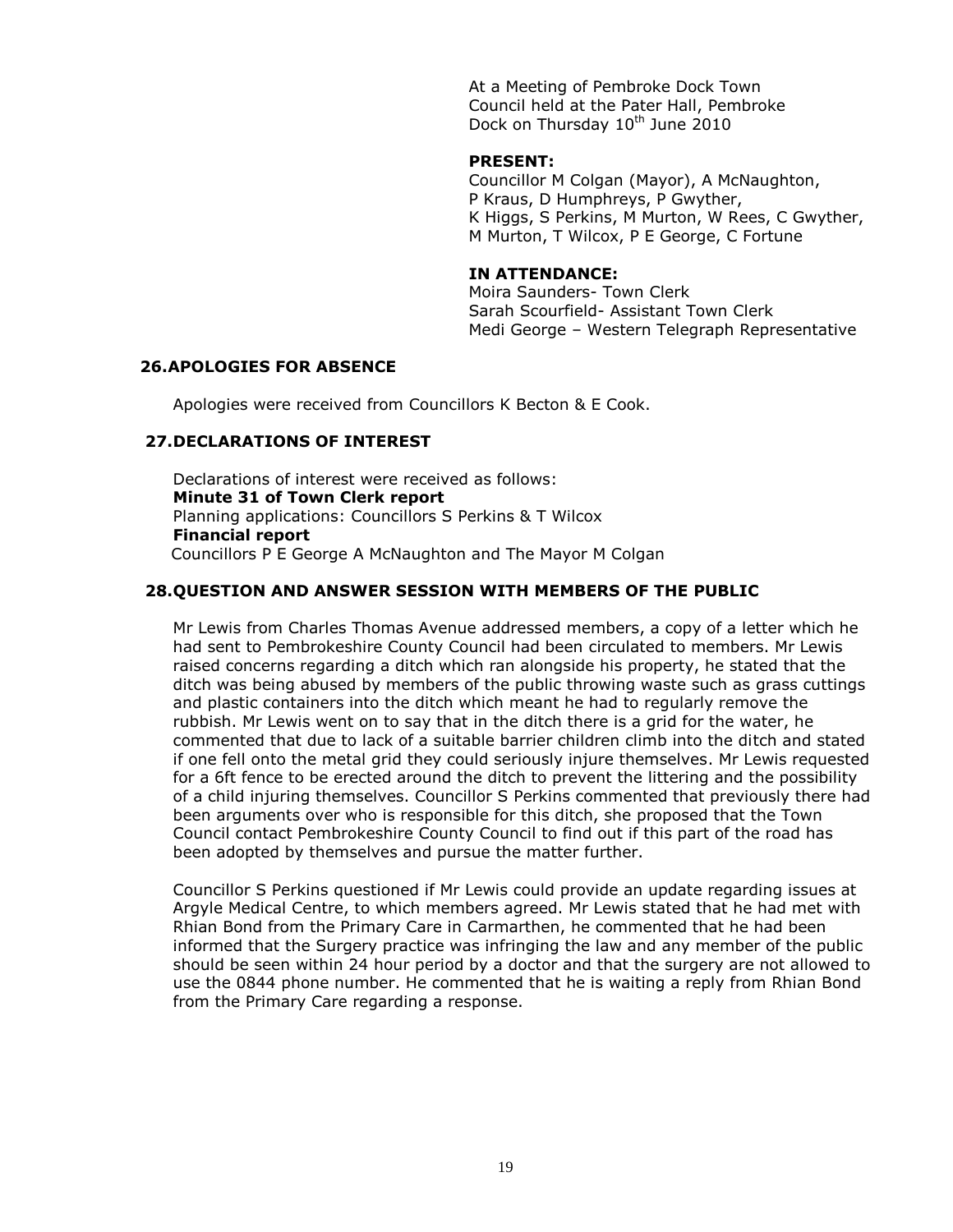#### **29.MINUTES**

#### It was **PROPOSED by Councillor P Gwyther SECONDED by Councillor A McNaughton**

## **RESOLVED - That the Minutes of 07th April 2010 were adopted as a true record.**

Councillor P Gwyther commented that in the minutes for  $15<sup>th</sup>$  April 2010 page 3 item 3 his comments seemed to be omitted. He stated that he had commented that "the old line is secure and has two aerials one which is an open network for the hall and the second is secured for office use, he stated that he could not understand the reason why two routers where needed."

| It was | <b>PROPOSED by Councillor P E George</b><br><b>SECONDED by Councillor S Perkins</b>                                         |
|--------|-----------------------------------------------------------------------------------------------------------------------------|
|        | RESOLVED - That with the agreed amendments that the<br>Minutes of 15 <sup>th</sup> April 2010 were adopted as a true record |
| It was | <b>PROPOSED by Councillor W Rees</b><br><b>SECONDED by Councillor P E George</b>                                            |
|        | RESOLVED - That the Minutes of 13 <sup>th</sup> May 2010 were<br>adopted as a true record                                   |
|        |                                                                                                                             |

# **30.MATTERS ARISING FROM THE MINUTES OF 15TH APRIL**

#### **a) Minute 8b Planning application 09/1028/AD & 09/1032/PA**

Councillor K Higgs commented that he was not happy with the trading of the London Road Diner, Councillor S Perkins stated that Pembrokeshire County Council have not received any complaints about the Diner so there was not much that could be done.

#### **b) Minute 9 item 5 Town Guide 2010**

The Town Clerk informed members that the Town Guide had now been produced. Councillor P E George commented that Pembroke Dock had been better presented this year.

#### **c) Minute 11a) Illegal Parking**

The Town Clerk informed members that she had written to the Chief Constable of Dyfed Powys Police regarding increasing the powers of PCSO's, she stated that she had a response from the assistant who stated that it needs to be agreed with Pembrokeshire County Council" Councillor C Fortune questioned if the Town Council could write to Pembrokeshire County Council to ask for powers for PCSO's. She stated that there had been a zero tolerance day on illegal parking, Councillor S Perkins commented that they would be doing this more often. Councillor P Gwyther stated that the zero tolerance days should be publicised more to try and discourage the public from parking illegally.

## **31.MATTERS ARISING FROM THE MINUTES OF 13TH MAY**

#### **a) Minute 22 Appointments of members to serve on Sub Committee and outside bodies on which the Council is represented.**

The Town Clerk informed members that Councillor W Rees has agreed to fill the vacancy on the Consultative Committee, Councillor M Murton has agreed to fill the vacancy on the Planning Committee and Local Police Forum. Councillor K Higgs commented that he would like to put himself forward for the Police Forum. The Town Clerk informed members that there were two parts of the Police Forum there was the local group and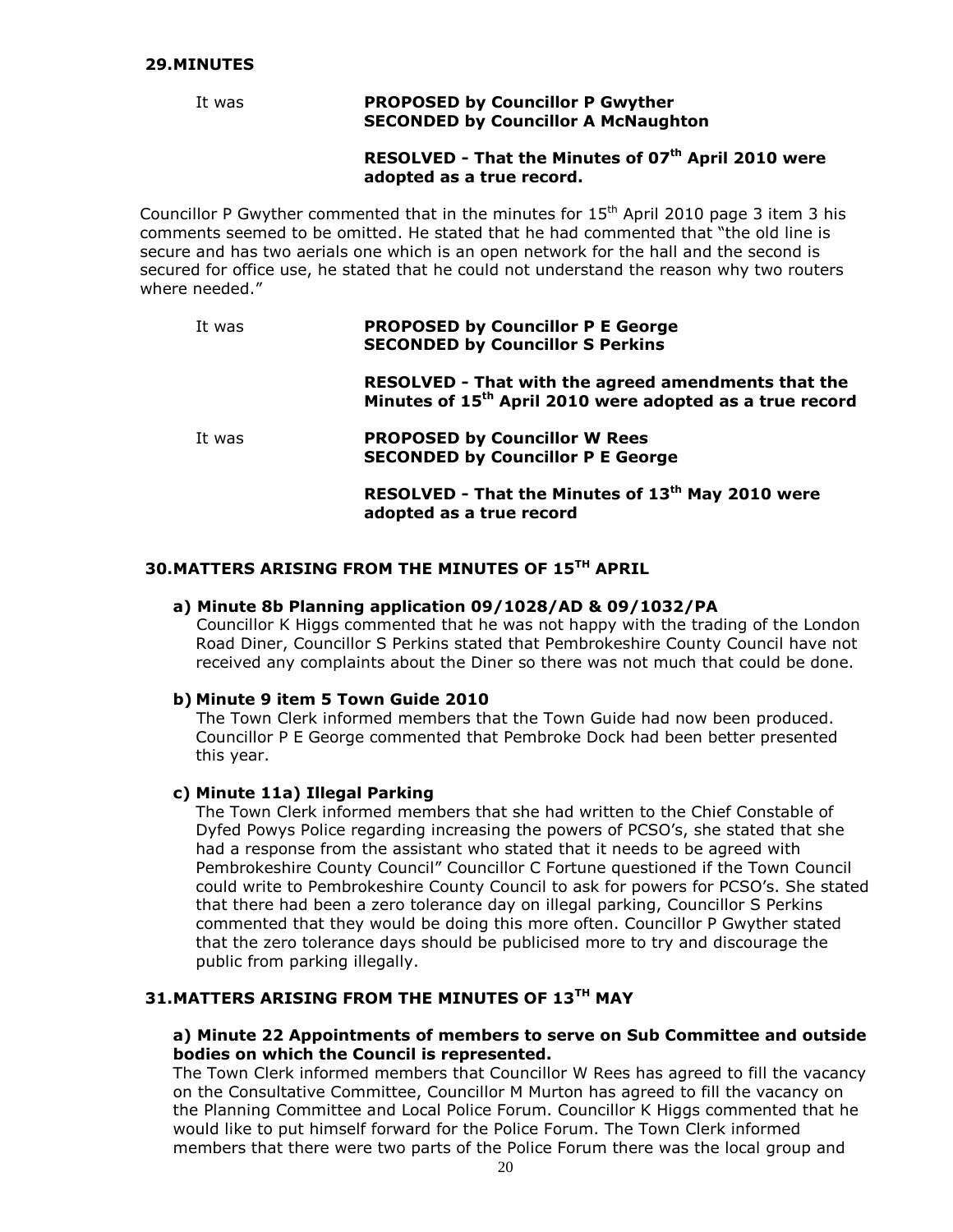County group it was agreed that Councillor K Higgs would be a member of the County Police Forum.

Councillor S Perkins stated that the Liaison Committee for Pembroke Power Station should be showing on the list with herself as a member. Councillor P Gwyther questioned if there should be more members on the Twinning and Tourism list, the Town Clerk commented that there was a vacancy on this Committee.

## **32.REPORT OF THE TOWN CLERK**

The Town Clerk informed members that on the table to the RHS of the chamber were the Dyfed Powys Police crime figures for the different wards for members to look at. Councillor T Wilcox commented that it is interesting to look at these regularly.

## **14. Open Spaces Society**

The Town Clerk informed members that she had received an invitation from the society to their Annual General meeting to be held in London on  $6<sup>th</sup>$  July 2010. She stated that included was a copy of the annual accounts and a copy of the summer magazine. The Town Clerk commented that this was on the table to the RHS of the Chamber.

## **15. Draft Annual Report 2009/10**

The Town Clerk stated that she had attached a copy of this report for Members attention. She commented that she had attempted to cover all the issues that had been undertaken over the last year, and stated that it also included the year end accounts.

The Town Clerk asked for comments regarding any omissions or mistakes in the report and to have it agreed as the annual report for the past year.

Councillor K Higgs commented that Councillor C Gwyther was missing from the attendance list. Councillor P E George stated that David Humphries started in October 2009 not 2010.

Councillor T Wilcox questioned why the Town Council meets every three weeks, the Town Clerk stated that this is due to Planning application responses need to be back within two weeks, The Town Clerk commented that if the Planning Committee had delegated powers then the Town Council would not be tied to meeting every three weeks.

Councillor T Wilcox commented that it was something which should be looked into, concerns were raised about the meetings finishing later. The Town Clerk stated that there could be other Committees introduced with delegated powers to deal with some issues that may arise, she commented that it is something which would have to be added to the Standing Orders. The Town Clerk agreed to investigate and bring details back to Council.

Councillor T Wilcox questioned what the reserves were, the Town Clerk commented that effective reserves was around £40,000 and there was also £10,000 which was ring fenced for the Bicentenary Celebrations. Councillor S Perkins stated that there should be a meeting called for the Bicentenary to discuss plans and gather ideas. Councillor P E George agreed that it was something which needed to be progressed.

#### It was **PROPOSED by Councillor P Gwyther SECONDED by Councillor P E George**

**RESOLVED - That the Draft Annual Report 2009/2010 was agreed with the minor alterations which had been discussed.**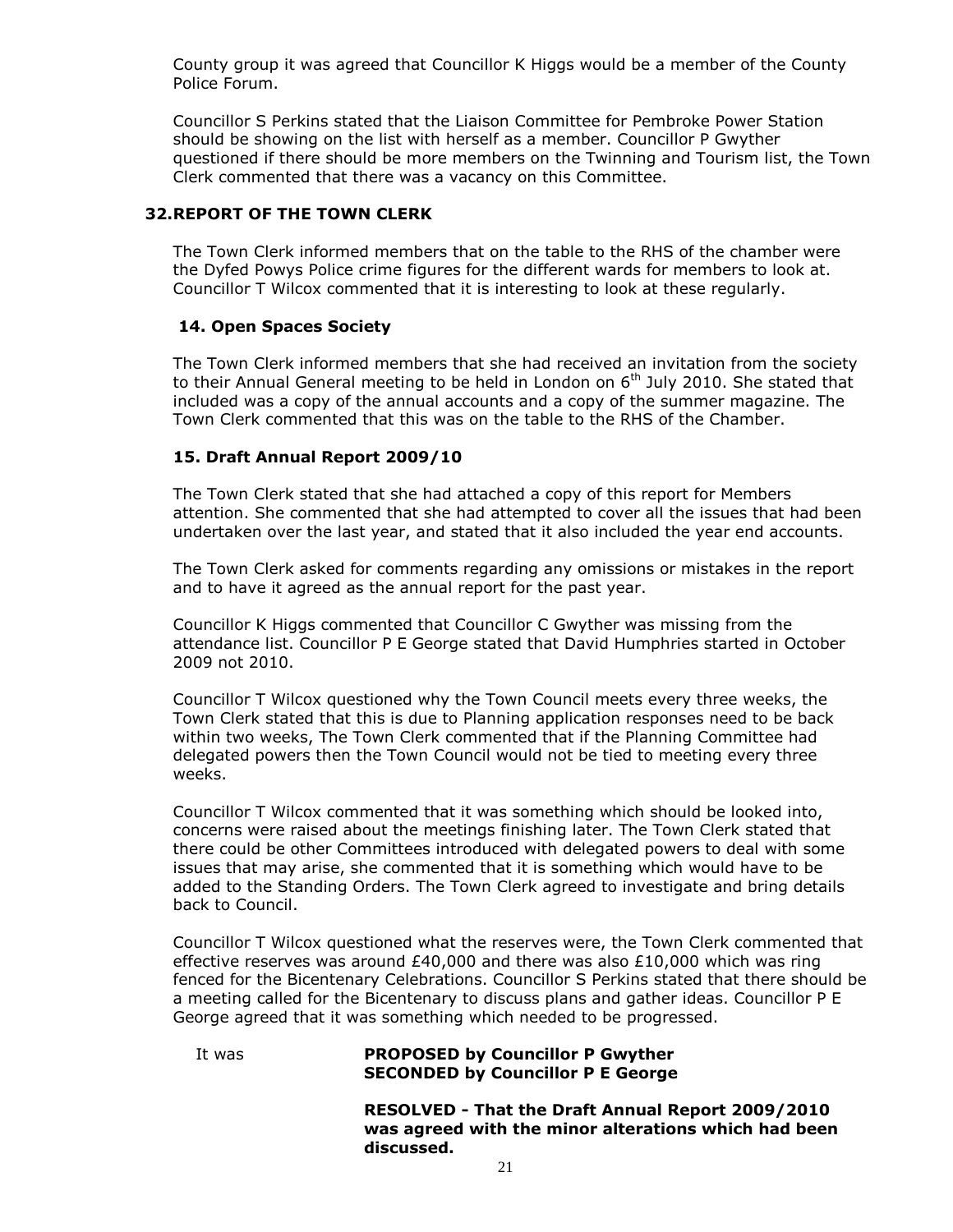## **16. British Legion Pembroke/Pembroke Dock Branch**

The Town Clerk informed members that she had received a letter from the British Legion informing Council that they are having great difficulty filling the posts of Secretary and Treasurer. She stated that if they are unable to fill these posts they fear that they will have to close the Branch. The Town Clerk stated that they are writing to the Town Council to ask for assistance from Councillors in filling these posts and if Councillors are aware of anybody who may be willing to help, or indeed help themselves then could they get in touch with Mr Paul Childs Chairman of the Pembrokeshire County British Legion.

The Town Clerk commented that she had received an email from The Town Clerk of Pembroke stating that there were Four Councillors volunteering from Pembroke Town Council. Councillor P Kraus and M Colgan commented that they would both like to be put forward to help fill the vacancies.

#### **17. Shelter Cymru – Information matters to rural communities' project – celebration.**

The Town Clerk informed members that she had received a letter asking the Town Council whether they wish to attend an event to celebrate the successes of this project. She stated that they hope to present case studies from people who have been helped, and listen to the experiences of guest speakers that have invested time and interest in the project.

The Town Clerk stated that the event will be held on 25<sup>th</sup> June 2010 from 10.30 am to 1.00pm if any of the members are interested in attending.

#### **18. Complaints Wales Consultation- Proposal for a common complaints system for public service providers in Wales.**

The Town Clerk informed members that she had received a copy of this document seeking the response of the Town Council by 23<sup>rd</sup> July 2010. The Town Clerk suggested that it was referred to the Consultation Committee to which members agreed.

## **19. Letter from Mr Tim McMahon**

The Town Clerk stated that she had received an email from Mr McMahon asking that two issues are raised in Council.

a). There is a lack of a pedestrian crossing in Bush Street. Apparently there used to be a crossing beside the Citizens Advice bureau until the road was surfaced some years ago and it was never replaced.

Councillor P Gwyther commented that this had been discussed before and the Town Council had written to Pembrokeshire County Council to ask for the pedestrian crossing to be replaced. Pembrokeshire County Council replied that there was not enough use of the pedestrian crossing, Councillor K Higgs commented that he had also requested this on a personal level with no luck. Councillor C Gwyther commented that maybe the Town Council should write to Pembrokeshire County Council again with this request.

b). There used to be a bench outside the ASDA store so that people could sit whilst waiting for a bus or other transport. Mr McMahon has spoken to the ASDA management and whilst they are happy to talk about it they say that it is an issue for the County Council.

Councillor T Wilcox commented that there is a bus shelter to the side of Asda. He commented that Asda requested for the bench to be removed. Councillor C Gwyther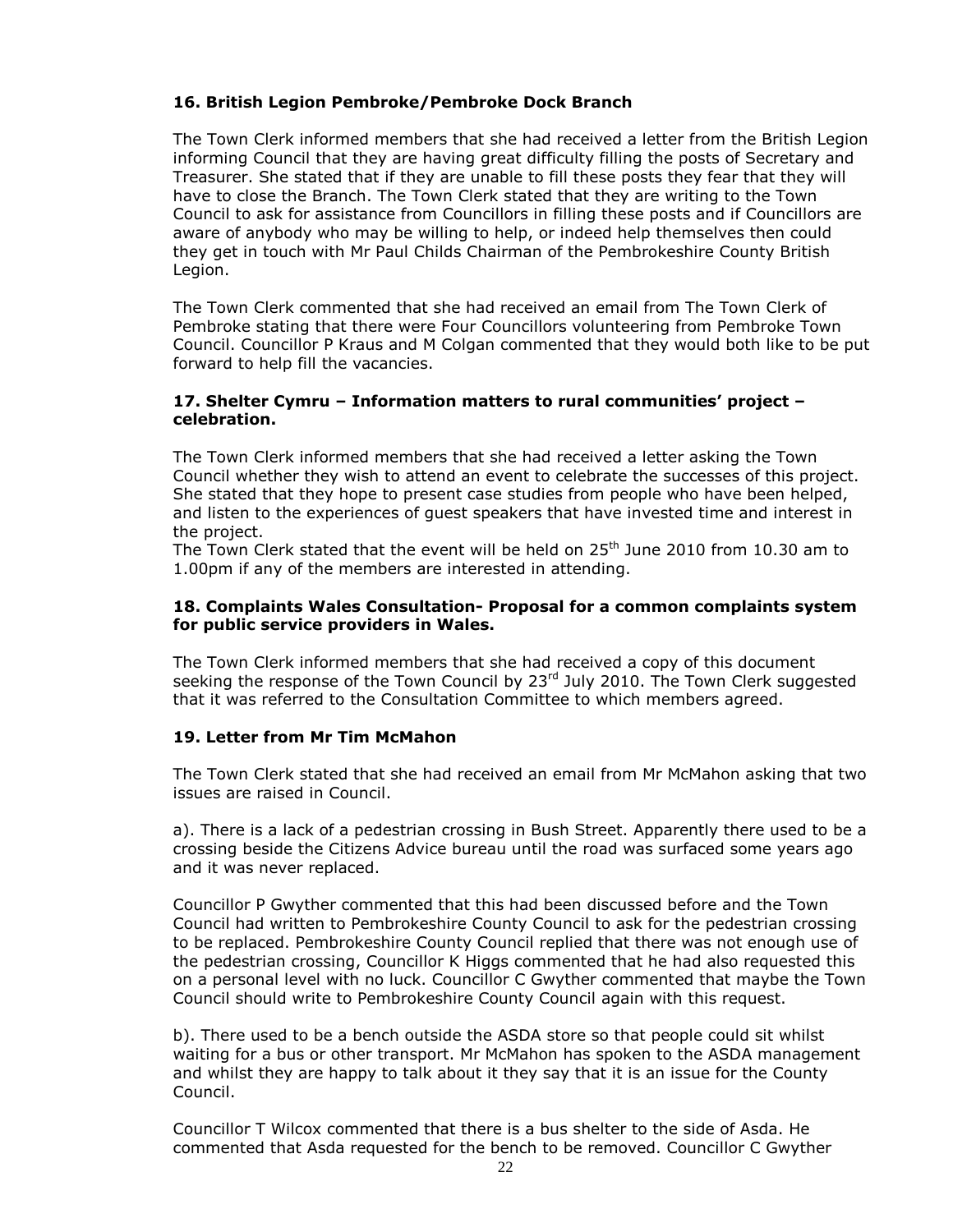commented that the Town Council should write to Asda and Pembrokeshire County Council to ask for the bench to be replaced.

## **20. SLCC- Regional Conference for Wales.**

The Town Clerk informed members that there is to be a regional conference held by the Society of Local Council Clerks in Cwmbran on 14<sup>th</sup> July 2010. She commented that it is an opportunity for her to meet other clerks and also attend some training sessions. The Town Clerk asked for Council approval to attend, she stated that it will cost £55 for the day and her travel costs on top of that.

#### It was **PROPOSED by Councillor K Higgs SECONDED by Councillor C Fortune**

#### **RESOLVED - That the Town Council agree that the Town Clerk to attend the SLCC Regional Conference on 14th July.**

## **21. Armed Forces Day 2010**

The Town Clerk informed members that the Armed Forces day aims to raise public awareness of the contribution made to our country by those who serve and have served in HM Forces.

She stated that on Saturday  $26<sup>th</sup>$  June 2010 a public service of thanksgiving organised by Pembroke and Pembroke Dock Town Councils will be held in the grounds of Pembroke castle starting at 11.00 am.

The Town Clerk asked if any of the Councillors would be attending so she could notify the clerk of Pembroke Town Council. The Town Clerk commented that The Mayor will be reading the second lesson.

## **22. Resignation of Councillor Darren Esmond**

The Town Clerk stated that she had received a letter of resignation from Councillor Darren Esmond. She commented that he has been appointed to a job in Cheshire so is unable to continue with the Town Council.

The Town Clerk asked for Council's agreement to start the process of filling this vacancy. Members agreed that this process is started. The Mayor Councillor M Colgan suggested that a letter should be sent to Councillor Darren Esmond to thank him, Councillor S Perkins seconded the suggestion.

#### **23. Draft Documents**

The Town Clerk stated that as a result of an issue that she had to deal with recently regarding draft minutes she suggested a change to the way these minutes are handled.

The Town Clerk commented that presently, Council minutes are not made available to the website until they have been ratified by Council or agreed by the different committees. She stated that draft minutes are sent out to Councillors on the Friday before a Council meeting, at the same time the draft minutes are made available to the press, the library and other local bodies.

The Town Clerk informed members that The Freedom of Information Act, which this Council adopted in February 2010, exempts draft documents from the act.

The Town Clerk suggested adopting a slightly different process with regard to draft Council minutes. She suggested that as usual agendas, reports and draft minutes are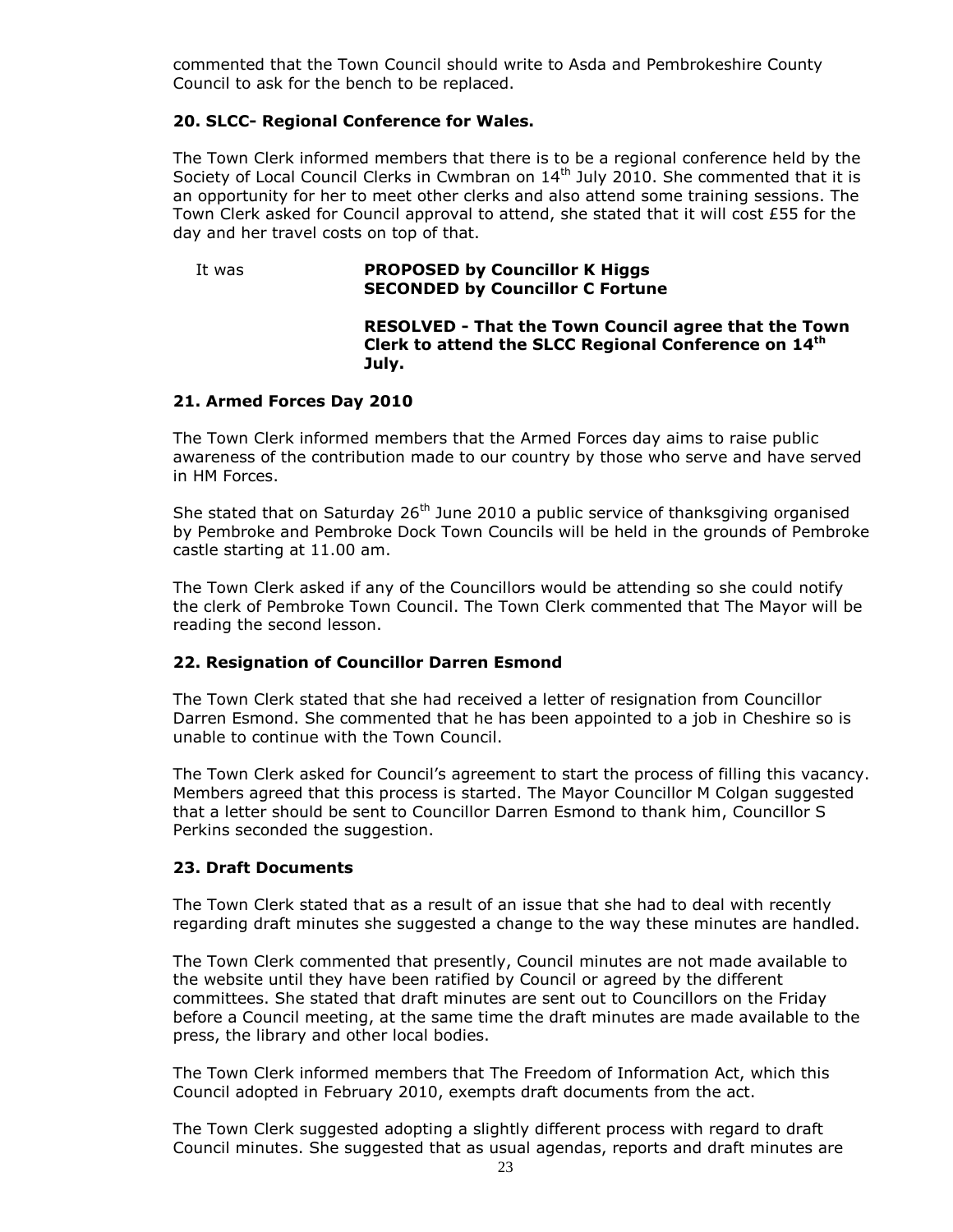despatched to Councillors on the Friday before a Council meeting, but these draft minutes are not despatched to the outside organisations until after they are ratified by Council so no longer DRAFT. She commented that Agendas and the Clerks report would still be sent out on the Friday before the meeting but not the draft minutes.

The Town Clerk stated that this does not mean that the Town Council are hiding any documents but would just 'tidy up' the process, so that documents are not available in the public domain until they are agreed by Council.

Councillor P Gwyther commented that he is completely against this suggestion, he stated that it is going to affect the reporter from the Western Telegraph as he wont have any minutes for the meeting. He questioned what was trying to be achieved.

Councillor S Perkins commented that she completely supports the suggestion, as the minutes could be wrong which could cause issues. Councillor C Gwyther suggested that the Town Clerk should look at what other Councils in the area do and it needs to be made clear that minutes are draft. Councillor K Higgs commented that it is important that minutes should be correct before they are released.

## It was **PROPOSED by Councillor C Gwyther SECONDED by Councillor P E George**

#### **RESOLVED - That the Town Clerk analyses how other Town Councils deal with draft minutes before a decision on this issue is made.**

## **24. Maritime Volunteer service**

The Town Clerk informed members that MVS is a National charity with offices based in Milford Haven. She stated their principle aims are to perpetuate and maintain the UK's maritime skills and heritage and to take part in local maritime based activities wherever possible.

The Town Clerk stated that this year they are involved with the Seafair Haven event in July. They will be providing 2 boats from Milford Haven and will be active on the water from Saturday 3<sup>rd</sup> July to Saturday 10<sup>th</sup> July.

To assist with the communications for these and future events they hope to purchase 3 marine handheld VHF radios. These units cost  $£100$  each and they are asking the Town Council to help in this purchase.

Councillor S Perkins commented that if the event was to be held in Pembroke Dock the Town Council would be more than happy to support the event. A Vote was taken and it was agreed that the Town Council would not support this event due to being outside of the Pembroke Dock area.

*Councillor T Wilcox left the chamber 19.40*

## **25. Changes to Accounts and Audit regulations**

The Town Clerk informed members that there had been changes made to the Accounts and Audit regulations that apply to Town and Community Councils. She commented that in essence what these mean to this Town Council is that the timetable for the closure of accounts plus the audit process has been shortened.

#### **26. Annual Return and the Internal Auditors report**

The Town Clerk had enclosed a copy of the Annual return that had been prepared so that it can be sent to the external Auditors. She commented that Mr Malcolm Roberts had completed the internal audit the comments are also attached. All members were happy for the Annual return to be sent to the external auditors.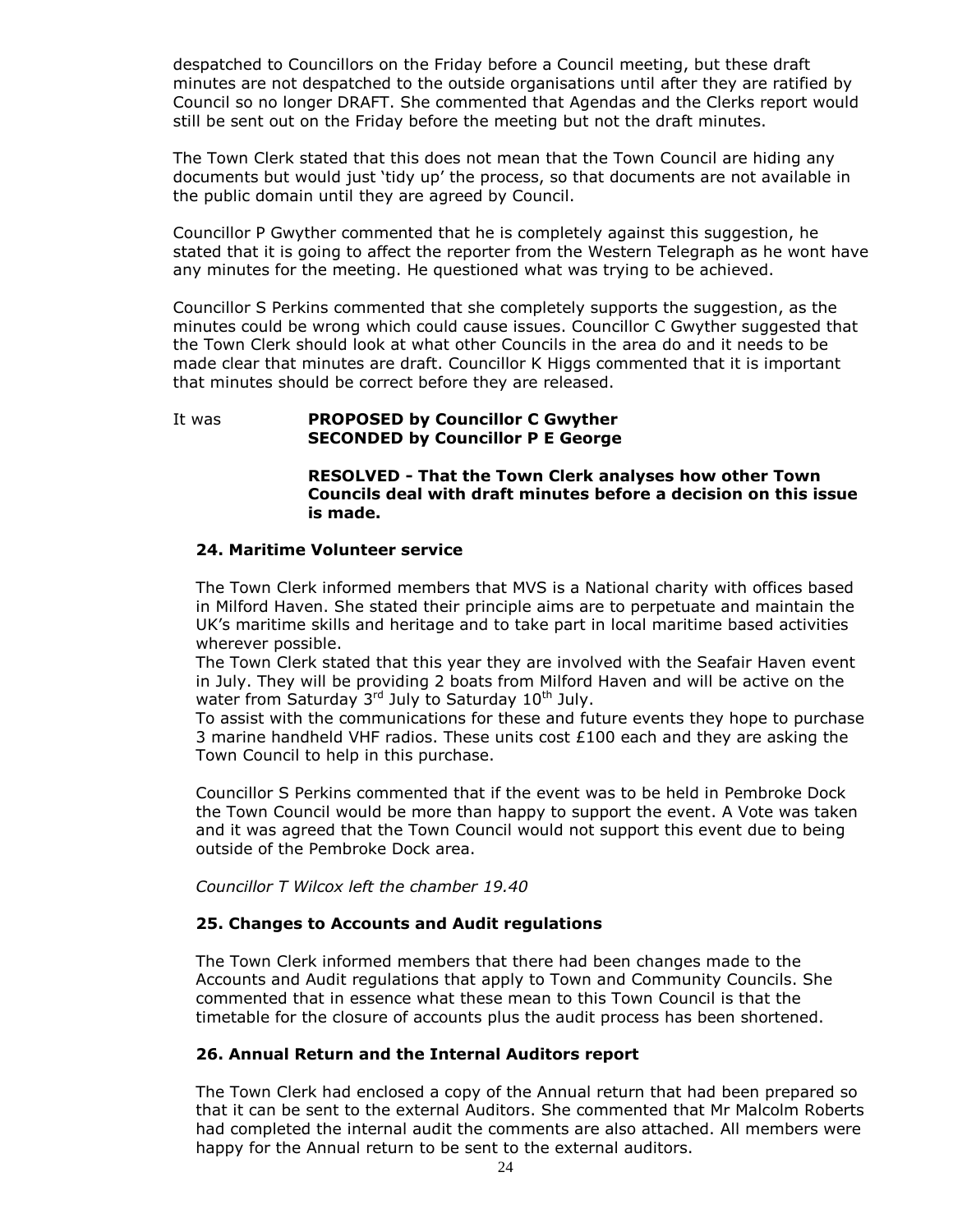## **27. Favour Swap Shop**

The Town Clerk informed members that there is a website that has been created that allows individuals and organisations to swap items that are no longer needed. She stated that Favours can also be done for people such as lifts for neighbours, wash cars, mow lawns or anything else that may be needed. It costs a  $£1$  per listing and they will donate 50p to the organisation.

#### **[www.favourswapshop.com](http://www.favourswapshop.com/)**

## **28. Pembroke Dock Action Plan**

The Town Clerk informed members that this was last completed in 2001 and as part of her appointment in June 2009 it was explained that this Plan needed to be created for the next 10 years.

She stated that the plan that was created in 2001 included work done by Swansea University and a number of consultation exercises in the community were also undertaken.

The Town Clerk stated that the Action plan should be reviewed and the process needs to be initiated to produce a plan for the next 10 years. This will involve strong community involvement. Councillor C Fortune commented that the Pennar area had a questionnaire done in the passed three years, Councillor S Perkins commented that it needs to be re done and suggested that a sub committee be set up.

The Town Clerk suggested reviewing the existing Action Plan and making proposals to progress this process. Councillor P Gwyther commented that Pembrokeshire College can provide ideas of surveys.

## **29. Jason Scourfield, Bush Street, Pembroke Dock**

The Town Clerk informed members that she had received a letter from Mrs A Scourfield asking for financial help for her son. She stated that Jason is a fencer and has been selected to go to the Commonwealth Games in September 2010. Jason is the Welsh Senior Champion and has been for many years he is  $11<sup>th</sup>$  in Great Britain and a member of the GB team.

Jason qualified for the European Championships but was unable to attend due to lack of funding.

Jason is seeking funding to help him attend the Commonwealth Games in September 2010.

| It was           | <b>PROPOSED by Councillor C Fortune</b><br><b>SECONDED by Councillor D Humphries</b>                                                            |
|------------------|-------------------------------------------------------------------------------------------------------------------------------------------------|
|                  | That the Town Council agree to transfer £100 to<br>the Mayors Allowance                                                                         |
| An amendment was | <b>PROPOSED by Councillor K Higgs</b><br><b>SECONDED by Councillor S Perkins</b>                                                                |
|                  | That the Town Council agree to transfer £200 to<br>the Mayors Allowance and this £200 is paid from<br>the Mayors allowance to Jason Scourfield. |

The Amendment was agreed by Town Council.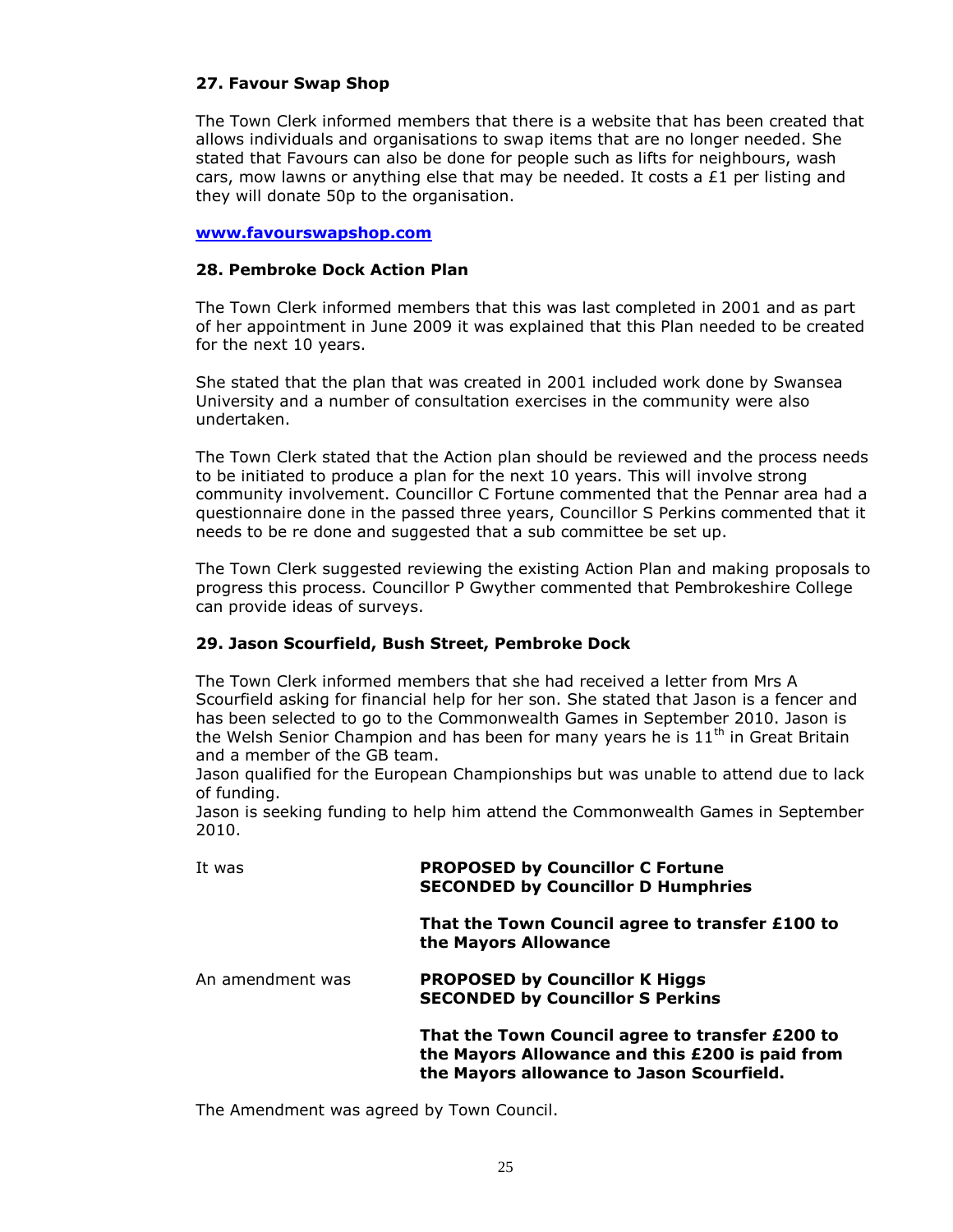#### **30. Electors Question- BDO Stoy Hayward**

The Town Clerk stated that Council will remember that some time ago she reported that there had been a question raised against the Town Council accounts that was being addressed by BDO. She stated that they have now replied and there is to be no action and no cost is involved for the Town Council.

## **PART – 2 PLANNING**

#### **31.PLANNING APPLICATIONS**

| 10/0073/TF | Mr Ian Gregson   | Ferry Wood House    |
|------------|------------------|---------------------|
|            | Ferry Wood House | Pembroke Ferry      |
|            | Pembroke Ferry   | Pembroke Dock       |
|            | Pembroke Dock    | <b>Tree Felling</b> |
|            |                  |                     |

#### It was **PROPOSED by Councillor K Higgs SECONDED by Councillor C Fortune**

**RESOLVED - That the Town Council recommend this application is supported**

| 10/0104/PA | Mr David Evans         | Pembs Housing assoc                            |
|------------|------------------------|------------------------------------------------|
|            | Pembs Housing Assc     | 12 Sunderland Avenue                           |
|            | Meyler House           | <b>Cumby Terrace</b>                           |
|            | <b>St Thomas Green</b> | Pembroke Dock                                  |
|            | Haverfordwest          | 1.6 Metre Close boarded<br><b>Timber Fence</b> |

#### It was **PROPOSED by Councillor K Higgs SECONDED by Councillor C Fortune**

**RESOLVED - That the Town Council recommend this application is supported**

| 10/0151/PA | Mr Paul Easter     | Bryn Gwynt                |
|------------|--------------------|---------------------------|
|            | Bryn Gwynt         | 9 St Patricks Hill        |
|            | 9 St Patricks Hill | Llanreath                 |
|            | Llanreath          | Pembroke Dock             |
|            | Pembroke Dock      | SA72 6XQ                  |
|            | <b>SA72 6XQ</b>    | <b>Alternations &amp;</b> |
|            |                    | <b>Extensions</b>         |

#### It was **PROPOSED by Councillor K Higgs SECONDED by Councillor C Fortune**

## **RESOLVED - That the Town Council recommend this application is supported**

35 Front Street Western Way

**10/0143/PA** Mr David Evans Land at Gravel Lane Pembroke Dock Pembroke Dock SA72 6JY **Change of use of land into domestic curtilage & erection of a 1.8m boundary Wall.**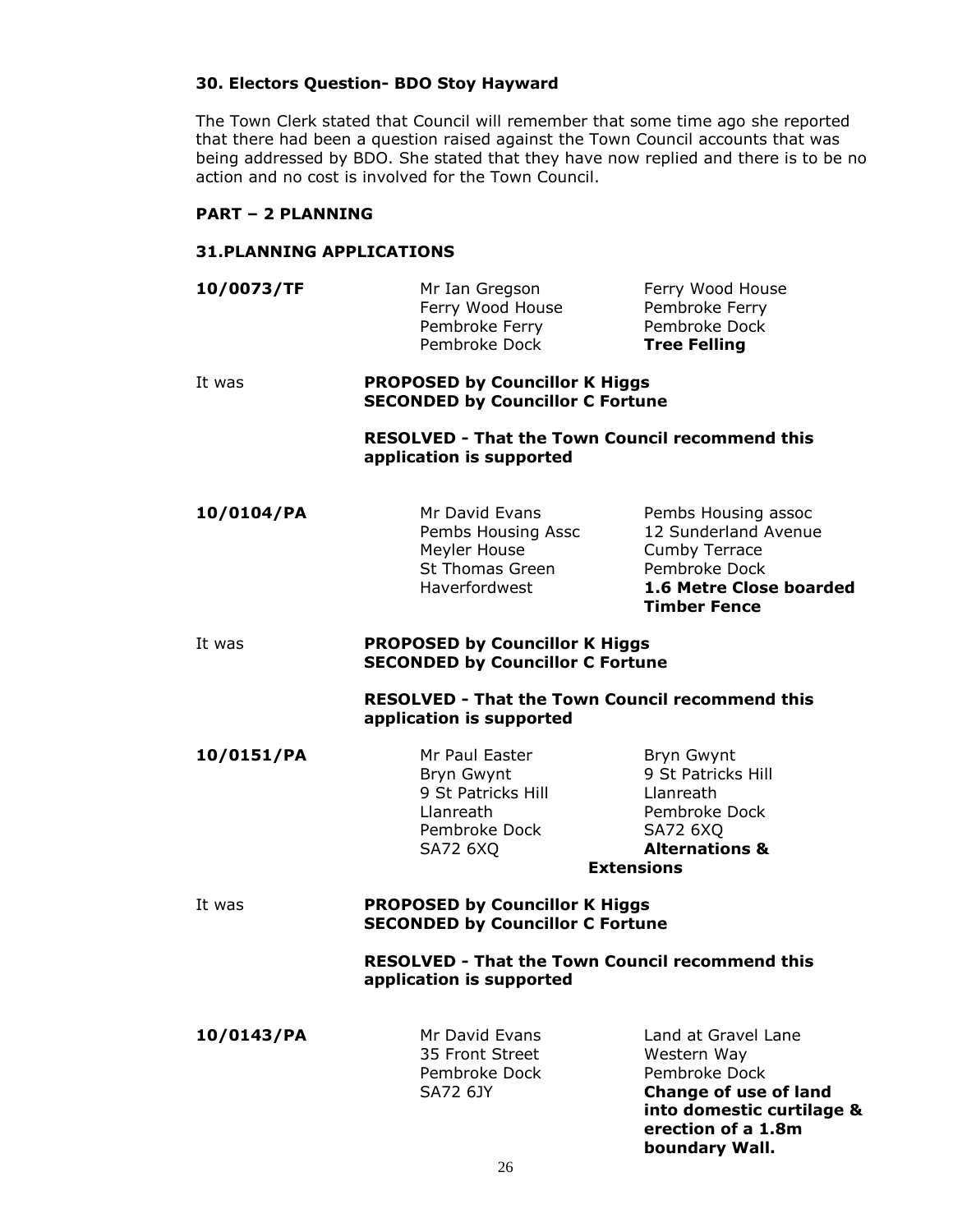#### **RESOLVED - That the Town Council recommend this application is supported**

#### **32. PLANNING DECISIONS**

**09/1189/PA**- Insertion of new doorway access to ground floor – 53 Bush Street, Pembroke Dock, SA72 6AN- **Granted**

**09/0976/PA-** Erection of dwelling (Outline) Renewal- 2 Gothic cottages, Pennar, Pembroke Dock, SA72 6SJ**- Granted**

**09/1230/PA-** Erection of 2 dwellings- 10 & 11, Pennar Court, Treowen Road, Pennar, Pembroke Dock, SA72 6NW- **Granted**

**09/1257/PA-** Residential development (outline) renewal of consent 03/1035/PA-The Hagert Field Development, Grove Street, Pennar, Pembroke Dock- **Granted**

The Town Clerk commented that she will undertake planning training with Councillors soon she stated that she would be looking at Pembrokeshire County Council decisions and Town Council decisions to see if there are any differences on the decisions.

## **33. SUPPLEMENTARY REPORT OF THE TOWN CLERK**

#### **33. Pembroke Dock Harlequins RFC- Carnival & Fete Committee**

The Town Clerk had received a letter from the Harlequins asking if the Town Council would be prepared to make a donation towards supporting the Carnival. She commented that last year Members agreed to donate a sum of £300 to the organisation, they are asking if this could be repeated. The running costs for this event increase year by year and they are dependent upon the generosity of the Town Council in meeting these costs.

It was **PROPOSED by Councillor C Gwyther SECONDED by Councillor K Higgs**

#### **RESOLVED - That the Town Council agree that a grant of £300 is awarded to Pembroke Dock Harlequins**

## **34. Pembroke Dock Forties Events – Sunderland Trust**

The Town Clerk informed members that the Pembroke Dock Sunderland Trust is planning events in September 2010 to mark important anniversaries in this community's story, focusing particularly on the 1940s. Events will be centred on the restored Garrison Chapel and will include historic displays and exhibits for which funding is being sought.

She stated that the Sunderland Trust is asking the Town Council for a general letter of support. This letter would then back up an application being made for funding for display panels. Members agreed that a letter of support should be sent to the Sunderland Trust.

The Town Clerk stated that Mr John Evans is asking for some funding to help towards a trip that members of the Trust made recently to Norway. She stated this trip was made by two members of the Sunderland Trust to commemorate the 70<sup>th</sup> anniversary of the crew of Sunderland L2167 lost in Norway in April 1940. The story of L2167 and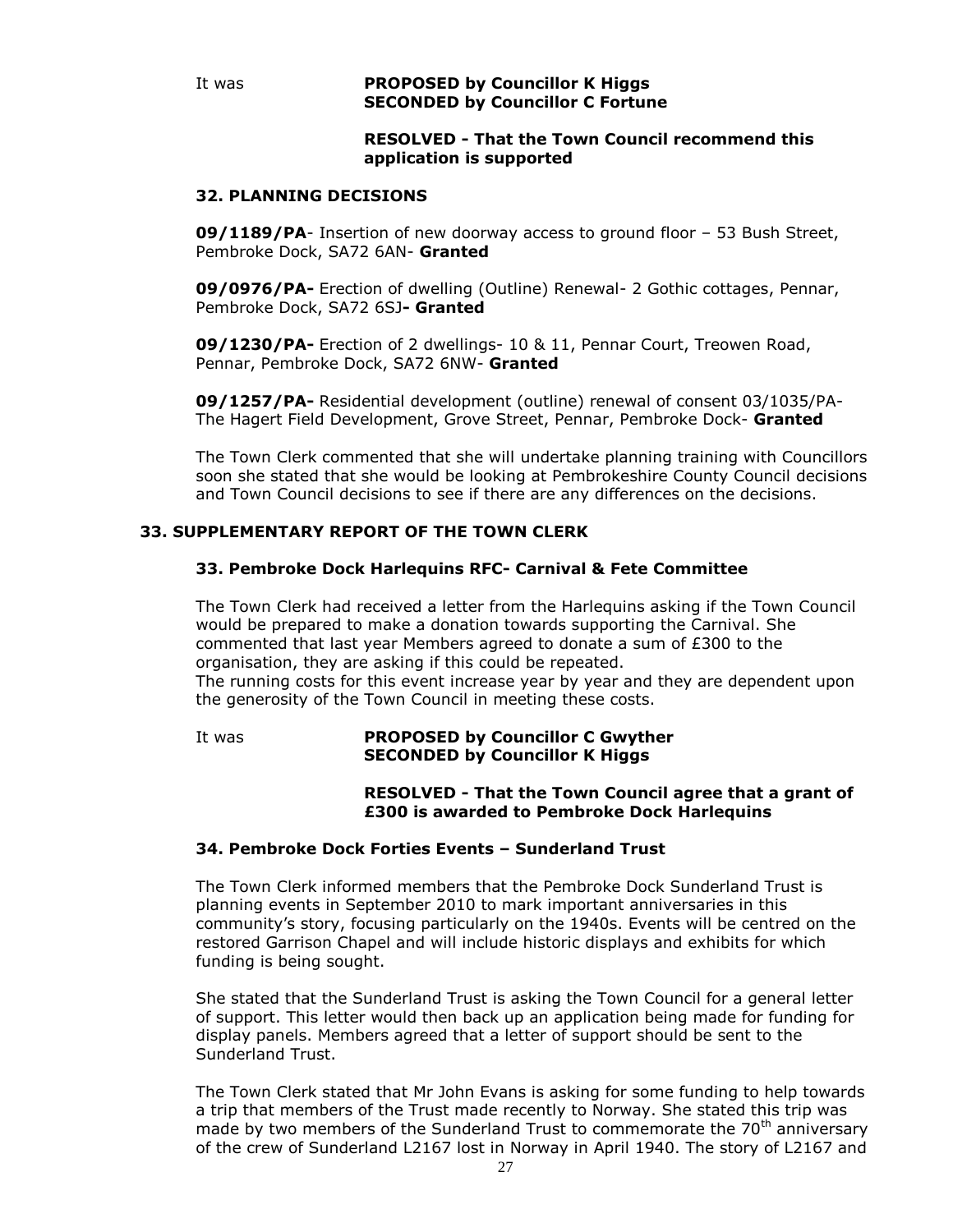its crew features in both the Gun Tower Museum and the Flying Boat Centre in Pembroke Dock.

The Town Clerk informed members that the trip involved the two representatives staying for four days in Norway in May. Their total costs are estimated at  $£500-E600$ for flights and £600 plus for accommodation.

#### It was **PROPOSED by Councillor C Gwyther SECONDED by Councillor S Perkins**

## **RESOLVED - That the Town Council do not agree that funding is awarded to The Sunderland Trust.**

## **36. NSPCC – request for donation.**

The Town Clerk informed members that she had received a letter from the NSPCC asking for Council's help in funding the Childline service. She commented that they state that they rely on donations for 87% of their income. In their letter that inform us that their volunteer counsellors in Wales managed to speak to 25,383 children and young people who found themselves in distress or even in danger. They can estimate that at least 981 of them were from the Pembrokeshire area. It can cost them  $E4$  to answer every call and £42 is how much it costs on average to counsel a child or young person. It cost £1,600 to train a volunteer counsellor.

Members stated that due to the policies set in place they could not award financial assistance to this organisation as its activities fell outside of Pembroke Dock.

## **34. FINANCIAL REPORT**

## **4. Accounts for Payment**

The following accounts were submitted for approval of payment:

| 20              | <b>Mayors Allowance</b>                              | £2,800.00 |
|-----------------|------------------------------------------------------|-----------|
| 21              | Civic Dance Band                                     | £150.00   |
| 22              | Deputy Mayors allowance                              | £620.00   |
| 23              | BT Internet Services - Pater Hall Line               | £145.67   |
| 24              | Cleddau Bridge Hotel- Civic Dinner                   | £2096.50  |
| $\overline{25}$ | Cleddau Bridge Hotel - Door men                      | £120.00   |
| 26              | Malcom Roberts- Internal Auditor                     | £200.00   |
| 27              | Hasty Bite- Buffett Mayor Making service 13th<br>May | £139.53   |

NB: Accounts 20,21,22,24,25 & 26 were paid out of meeting.

Councillor C Gwyther questioned if the Town Council normally pay for the band for the Civic Dance, Councillor S Perkins commented that in previous years she paid for the band herself.

## It was: **PROPOSED by Councillor C Gwyther SECONDED by Councillor C Fortune**

**RESOLVED - That the Town Council would look at previous years to see if the Town Council paid for the dance band.**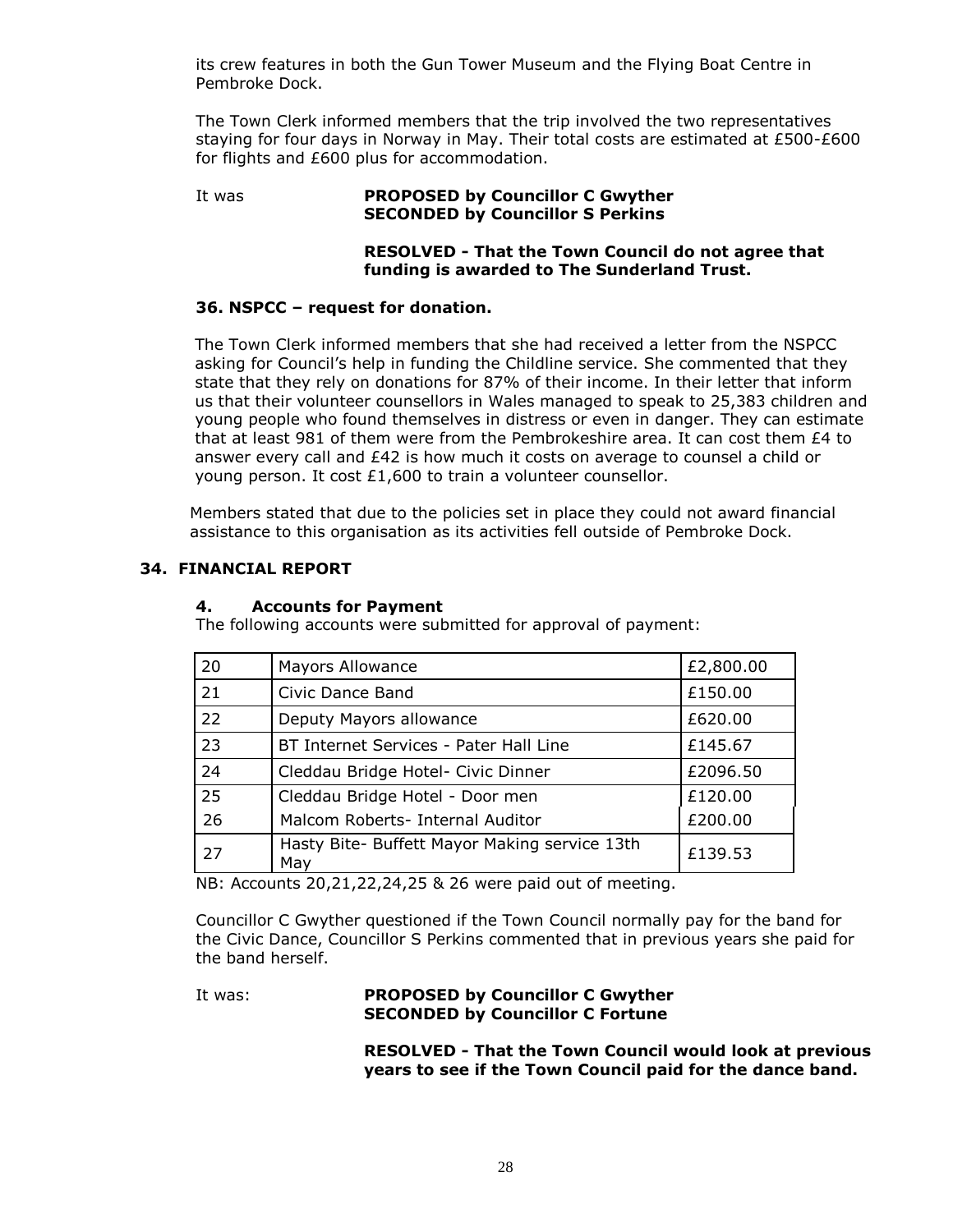## **5. Salaries and Wages**

| 14/05/2010-04/06/2010     | Salaries & Wages | E 4229.67   |
|---------------------------|------------------|-------------|
| $14/05/2010 - 04/06/2010$ | Tax and NI       | $E$ 1251.57 |

#### **6. Account Balances**

| 04/06/2010   HSBC Current Account | $E$ 5,307.69 |
|-----------------------------------|--------------|
| 04/06/2010   HSBC Premium Account | £ 62,614.32  |

## It was: **PROPOSED by Councillor K Higgs SECONDED by Councillor P Kraus**

**RESOLVED - That the Town Council approve payment of Accounts numbered 20-27 and Salaries and Wages payments.**

#### **35. REPORTS FROM TOWN COUNCIL REPRESENTATIVES SERVING ON OUTSIDE BODIES**

#### **Memorial Park Update**

Councillor S Perkins stated that developments at the Memorial Park are finally moving forward, and that planning permission is not needed as originally thought. She commented that she was due to meet with bump track designers on Mondav 14<sup>th</sup> June and liasing with young skaters to find out what equipment they need.

Councillor S Perkins stated that the plan for the Memorial Park is for the two tennis courts to remain and add the skate park and bike track. She commented that the work on the skate park should commence shortly. The Town Clerk commented that the intention is to provide an area for the youths of Pembroke Dock so they are not hanging around on the streets, she stated it was suggested that the group approach the police to help with funding for other parts of the development.

#### **Police Liaison**

Councillor M Murton commented that she attended the Local Police Liaison meeting, she stated that the targets they are focusing on are illegal parking at Albion Square and people blocking disabled access on pavements. She commented that the CCTV camera in that is currently covered by tree branches and needs to be cleared to be made more visible. Councillor S Perkins commented that youths had damaged the steps at Hobbs Point and asked if it could be brought up at the next Police Liaison meeting for the area to be kept under observation.

#### **Milford Haven Port Authority Meeting**

The Mayor Councillor M Colgan commented that she and Deputy Mayor Councillor A McNaughton had attended a meeting with Alec Don the Chief Executive of Milford Haven Port Authority on Monday  $7<sup>th</sup>$  June to discuss questionnaires to be sent out to mooring holders regarding increase in mooring prices, she stated that the questionnaire was very detailed. Councillor A McNaughton commented that he had spoken with the Yacht Club and they stated that it could impair their livelihoods. Councillor A McNaughton commented that a 500% increase could have a massive affect on people. Councillor S Perkins commented that nothing had been discussed with Pembrokeshire County Councillors and the information needs to be filtered down, she commented that it is unfair to smaller boats.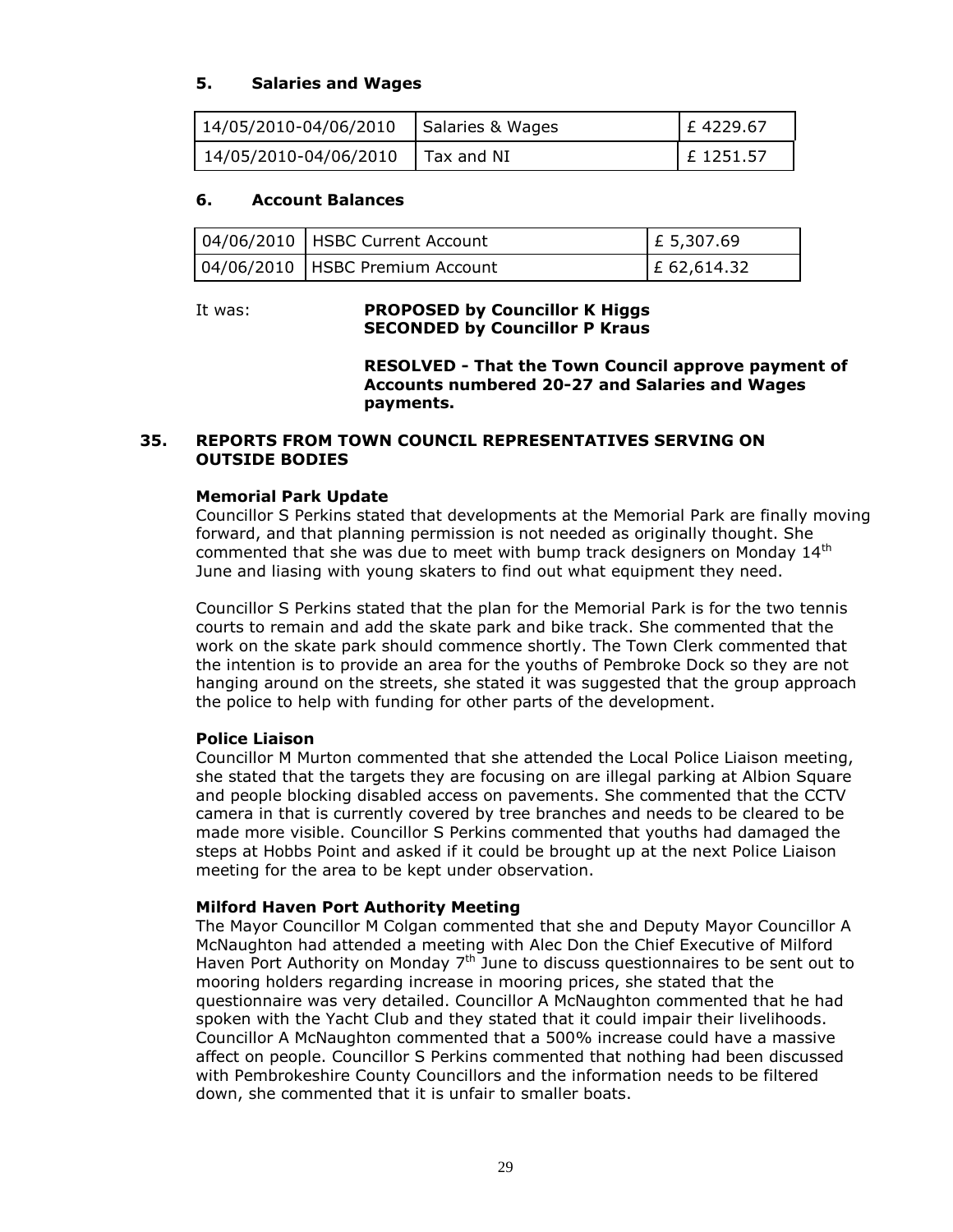## **36. ANY OTHER ITEMS WHICH THE MAYOR DECIDES AS URGENT**

There were no items to discuss.

## **37. ANY OTHER BUSINESS**

## **a) Minor Injury Unit at South Pembs Hospital**

Councillor P E George commented that the rumours regarding the closure of the South Pembs Minor Injury Unit are getting louder. Councillor A McNaughton commented that the temporary change of opening hours has now become a permanent change. Councillor C Gwyther stated that the Community Health Council are setting up local groups to help protect local hospitals and commented that the Town Council should ask the Community Health Council to set one up for this area.

## **b) Summer Festival**

Councillor S Perkins commented that the Summer Festival is fast approaching and that they are desperately short of bodies to help. She commented that the Mayor will be attending the Fun in the Park and a few other events and the Mayor will be judging the Fancy Mask competition. Councillor S Perkins stated that she would like to bring peoples attention to the festival finale which is the 40's Dance, she commented that last year it was really enjoyable.

## **c) Speeding on Top Road**

Councillor S Perkins commented that there are still speeding issues on the Top Road, she commented that the Town Council should liase with the Police for the speed gun to be passed to the school children for them to monitor traffic speeds as part of a project. Members agreed for Councillor S Perkins to liase with the Town Clerk.

## **d) Pater Hall Community Trust**

Councillor S Perkins asked members of Pater Hall Community Trust to help get a meeting to overcome some issues, she commented that the Town Council need to know who does what, members asked if Councillor P Gwyther could push things along to get a meeting arranged to which he agreed.

#### **e) Gas House Lane**

Councillor P Kraus commented is in a poor state, it was questioned if the road had been adopted by Pembrokeshire County Council after discussion it was agreed this issue would be passed to Pembrokeshire County Council.

## **f) A 1 Scrubbers**

Councillor K Higgs commented about concerns over a company called A1 Scrubbers who are based and advertising in Water Street, he questioned if they had applied for change of use to Pembrokeshire County Council. Councillor K Higgs commented that the signs started off small and have increased in size. It was agreed that enquiries would be made.

#### **38. PRIVATE & CONFIDENTIAL MINUTES**

It was **PROPOSED by Councillor P Gwyther SECONDED by Councillor S Perkins**

> **RESOLVED – That the public and press be excluded from the meeting under the Public Bodies (Admission to Meetings) Act 1960.**

> > Mayor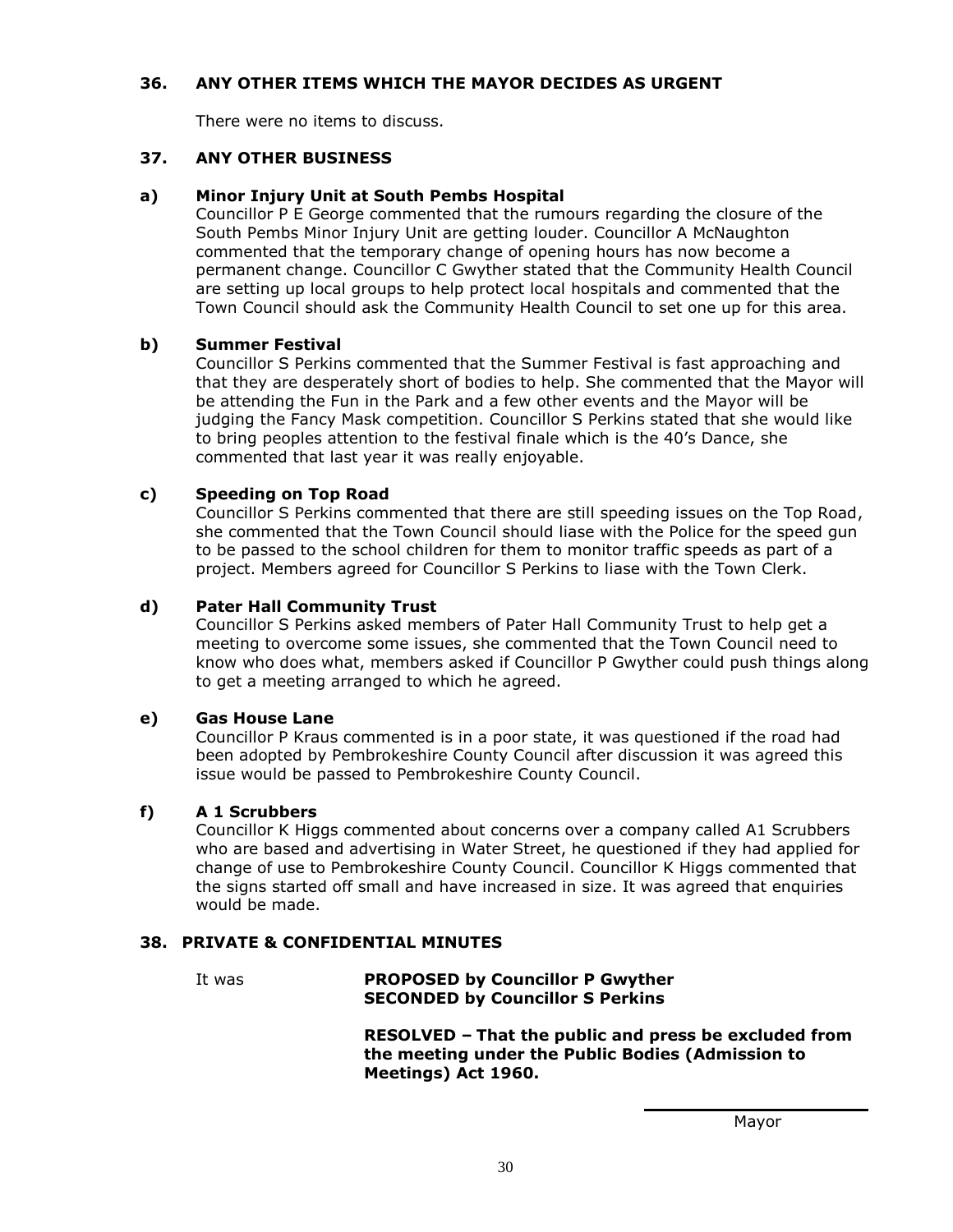# **PEMBROKE DOCK TOWN COUNCIL.**

# **PRIVATE & CONFIDENTIAL REPORT OF THE TOWN CLERK 10th June 2010**

*Councillor M Colgan and C Fortune declared an interest and took no part in any discussion or voting.*

#### **39. PRIVATE AND CONFIDENTIAL MINUTES**

Councillor P Gwyther commented that Councillor S Perkins was not shown as present but she was at the meeting.

# It was **PROPOSED by Councillor P Gwyther SECONDED by Councillor D Humphries**

**RESOLVED - That the Minutes with the agreed amendment of 07th April 2010 were adopted as a true record.**

It was **PROPOSED by Councillor C Gwyther SECONDED by Councillor P Gwyther** 

> **RESOLVED - That the Minutes of 15th April 2010 were adopted as a true record.**

## **40. MATTERS ARISING FROM MINUTES OF 7TH APRIL 2010**

#### **a) Village Green Application**

The Town Clerk notified members that there is very little to discuss as it has been very quiet, she commented that the application is currently with Pembrokeshire County Council. The Town Clerk informed members that it could go one of three ways,

- 1 The application could be thrown out
- 2 Pembrokeshire County Council could agree with the application
- 3 The application will go to enquiry.

## **41. MATTERS ARISING FROM MINUTES OF 15TH APRIL 2010**

#### **a) Increment Rise for Caretaker**

The Town Clerk informed members that the Caretaker had received his Increment rise and he had asked her to thank Councillors.

#### **b) Criminal Record Bureau (CRB) Checks**

The Town Clerk commented that she had investigated whether the checks were needed and the response received was that it was up to the company. Councillor S Perkins questioned what protection the checks give the Town Council staff, the Town Clerk stated that it helps employers to understand criminal checks. Councillor S Perkins commented that she thinks the Town Council should have the checks done for protection.

It was **PROPOSED by Councillor S Perkins SECONDED by Councillor P E George** 

> **RESOLVED - That the Town Council will have CRB checks completed for three staff members.**